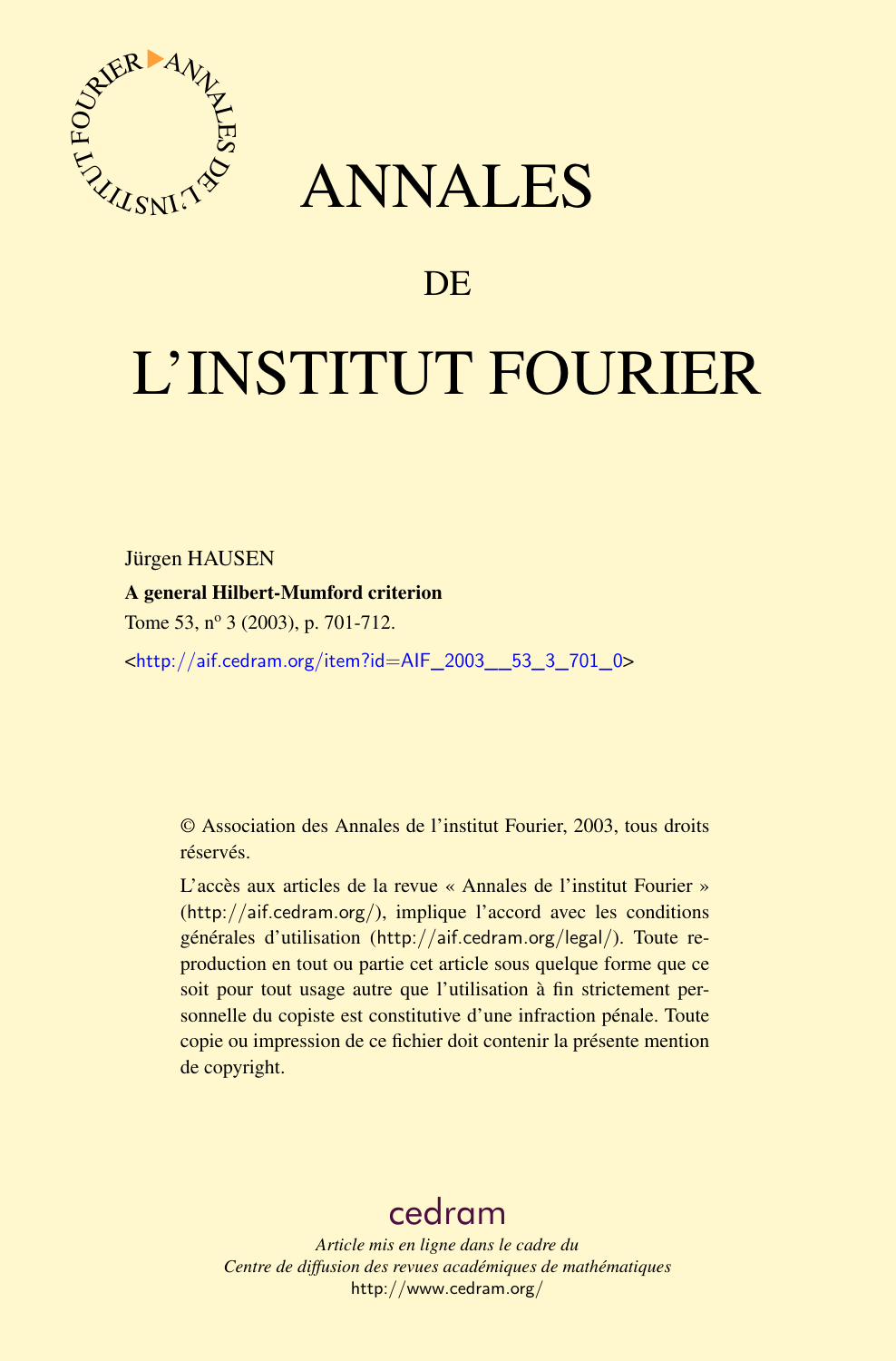# A GENERAL HILBERT-MUMFORD CRITERION

by Jürgen HAUSEN

## 1. Statement of the results.

Let a reductive group  $G$  act on a normal complex algebraic variety X. It is a central problem in Geometric Invariant Theory to construct all G-invariant open subsets  $V \subset X$  admitting a good quotient, i.e. an affine G-invariant morphism  $V \to V/\hspace{-3pt}/ G$  onto a complex algebraic space such that locally  $V/\!\!/ G$  is the spectrum of the invariant functions. Let us call these  $V \subset X$  for the moment the good G-sets.

In principle, it suffices to know all good T-sets  $U \subset X$  for some fixed maximal torus  $T \subset G$ , because the good G-sets are precisely the Ginvariant good T-sets, see [3]. The construction of "maximal" good T-sets is less hard, and in order to gain good G-sets one studies the following question: Let  $U \subset X$  be a good T-set. When is the intersection  $W(U)$  of all translates  $g \cdot U$ ,  $g \in G$ , a good G-set?

The classical Hilbert-Mumford Criterion answers this question in the affirmative for sets of  $T$ -semistable points of  $G$ -linearized ample line bundles. Moreover, A. Białynicki-Birula and J. Święcicka settled in [2] the case of good T-sets defined by generalized moment functions, and in [3]

Keywords: Reductive group actions - Good quotients.

Math. classification: 14L24 - 14L30.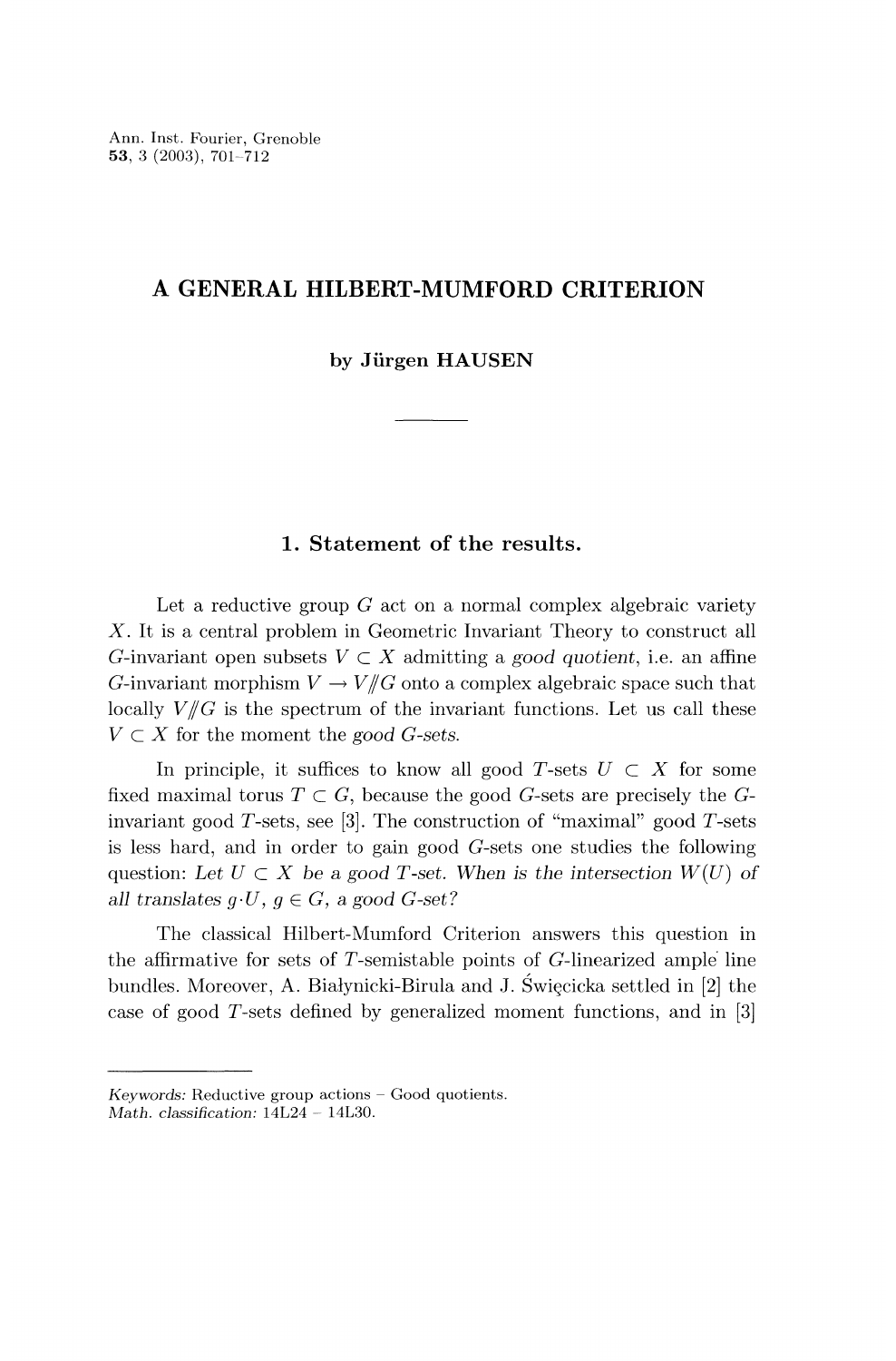the case  $U = X$ , as mentioned before. For  $G = SL_2$ , several results can be found in [4], [5], and [12].

As indicated, one imposes maximality conditions on the good T-set U, e.g. projectivity or completeness of  $U/T$ . The most general concept is  $T$ -maximality:  $U$  is not  $T$ -saturated in some properly larger good  $T$ -set  $U'$ , where T-saturated means saturated with respect to the quotient map. For complete X and T-maximal  $U \subset X$  which are invariant under the normalizer  $N(T)$ , A. Białynicki-Birula conjectures that  $W(U)$  is a good G-set [1, Conj. 12.1].

We shall settle the case of  $(T, 2)$ -maximal subsets. These are good T-sets  $U \subset X$  such that  $U/T$  is embeddable into a toric variety, and U is not a T-saturated subset of some properly larger  $U'$  having the same properties, compare [14]. We shall assume that X is  $\mathbb Q$ -factorial, i.e. for every Weil divisor on  $X$  some multiple is Cartier. In Section 4, we prove:

THEOREM 1.1. - Let a connected reductive group G act on a  $\mathbb{Q}$ factorial complex variety X. Let  $T \subset G$  be a maximal torus and  $U \subset X$  a  $(T, 2)$ -maximal open subset. Then the intersection  $W(U)$  of all translates  $g \cdot U, g \in G$ , is open in X, there is a good quotient  $W(U) \to W(U)/\!\!/ G$ , and  $W(U)$  is T-saturated in U.

This generalizes results by A. Białynicki-Birula and J. Święcicka for  $X = \mathbb{P}^n$ , see [6, Thm. C], and by J. Swięcicka for smooth complete varieties X with  $Pic(X) = \mathbb{Z}$ , see [14, Cor. 6.3]. As an application of Theorem 1.1, we obtain:

COROLLARY  $1.2$ . Let a connected reductive group  $G$  act on a complete Q-factorial toric variety X, and let  $T \subset G$  be a maximal torus. Then we have

(i) For every T-maximal open subset  $U \subset X$  the set  $W(U)$  is open and admits a good quotient  $W(U) \to W(U)/\!\!/ G$ .

(ii) Every G-invariant open subset  $V \subset X$  admitting a good quotient  $V \to V/\!\!/ G$  is a G-saturated subset of some set  $W(U)$  as in (i).

Together with well-known fan-theoretical descriptions of the Tmaximal open subsets, see e.g. [13], this corollary explicitly solves the quotient problem for actions of connected reductive groups  $G$  on  $\mathbb Q$ -factorial toric varieties. In [1, Problem 12.9] our corollary was conjectured (in fact for arbitrary toric varieties).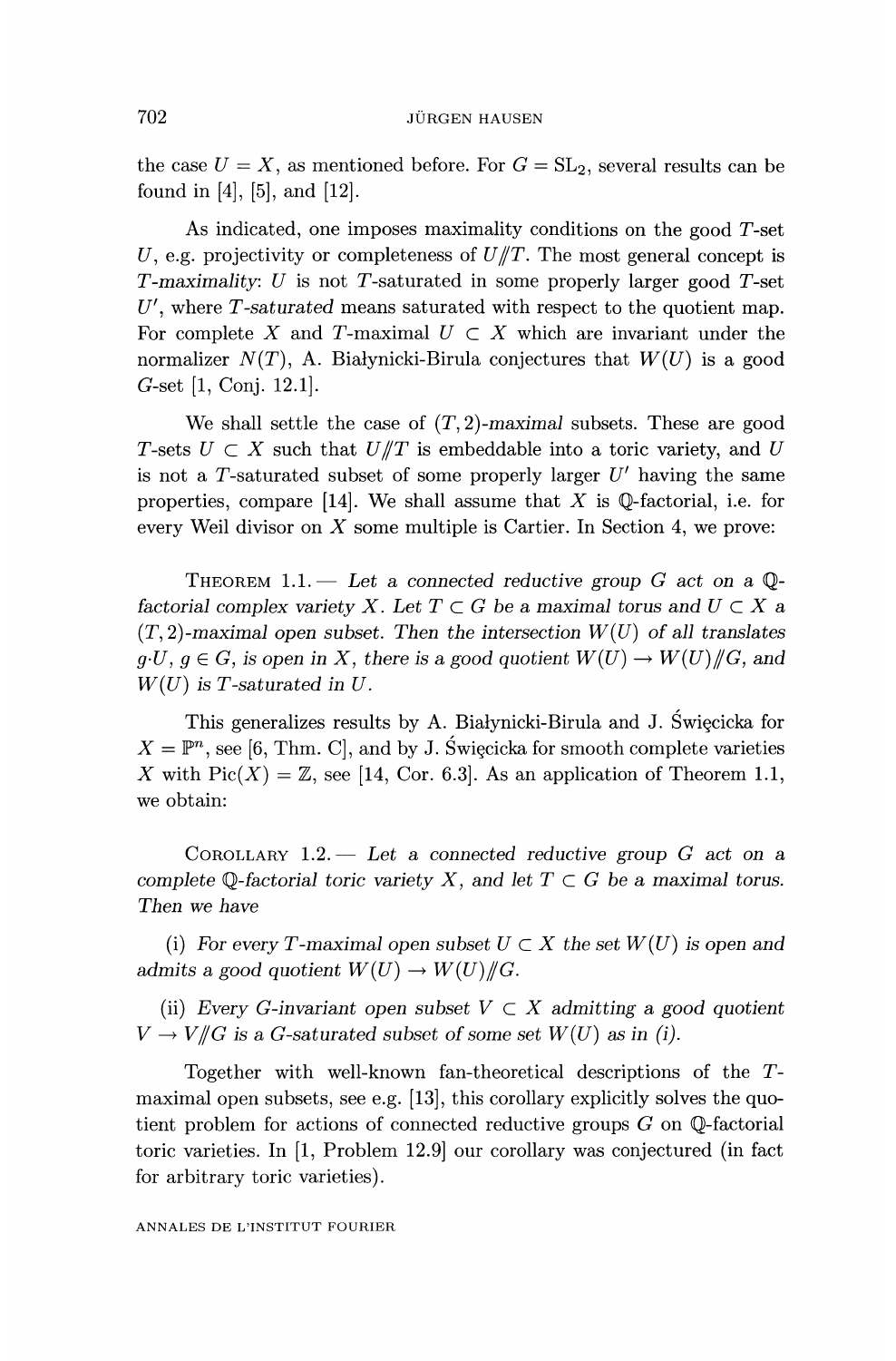# 2. Background on good quotients.

We recall basic definitions and facts on good quotients, see also [1, Chap. 7,  $[3, Sec. 1]$  and  $[6, Sec. 2]$ . Let a reductive group G act morphically on a complex algebraic variety  $X$ . The concept of a good quotient is locally, with respect to the étale topology, modelled on the classical invariant theory quotient:

DEFINITION 2.1.  $- A G$ -invariant morphism  $p: X \rightarrow Y$  onto a separated complex algebraic space  $Y$  is called a good quotient for the  $G$ -action on X if Y is covered by étale neighbourhoods  $V \rightarrow Y$  such that

(i) V and its inverse image  $U := p^{-1}(V) = X \times_V V$  are affine varieties.

(ii)  $p^*:\mathcal{O}(V) \to \mathcal{O}(U)$  defines an isomorphism onto the algebra of Ginvariants.

A good quotient  $p: X \to Y$  for the G-action on X is called geometric, if its fibres are precisely the  $G$ -orbits.

A good quotient  $X \to Y$  for the G-action on X is categorical, i.e. any G-invariant morphism  $X \to Z$  of algebraic spaces factors uniquely through  $X \to Y$ . In particular, good quotient spaces are unique up to isomorphism. This justifies the notation  $X \to X/\!\!/ G$  for good and  $X \to X/G$  for geometric quotients.

In the sequel we say that an open subset  $U \subset X$  of a G-variety X with good quotient is  $G$ -saturated, if U is saturated with respect to the quotient map  $X \to X/\!\!/ G$ . The following well-known properties of good quotients are direct consequences of the corresponding statements in the affine case:

Remark 2.2.  $-$  Assume that the G-action on X has a good quotient  $p: X \to X/\!\!/ G$ .

(i) If  $A \subset X$  is G-invariant and closed, then  $p(A)$  is closed in  $X/\!\!/ G$ , and the restriction  $p: A \to p(A)$  is a good quotient for the action of G on A.

(ii) If A and A' are disjoint G-invariant closed subsets of X, then  $p(A)$ and  $p(A')$  are disjoint.

(iii) If  $U \subset X$  is G-saturated and open, then  $p(U)$  is open in  $X/\!\!/ G$ , and the restriction  $p: U \to p(U)$  is a good quotient for the action of G on U.

(iv) If  $A \subset X$  and  $U \subset X$  are as in (i) and (iii), then  $A \cap U$  is G-saturated in A.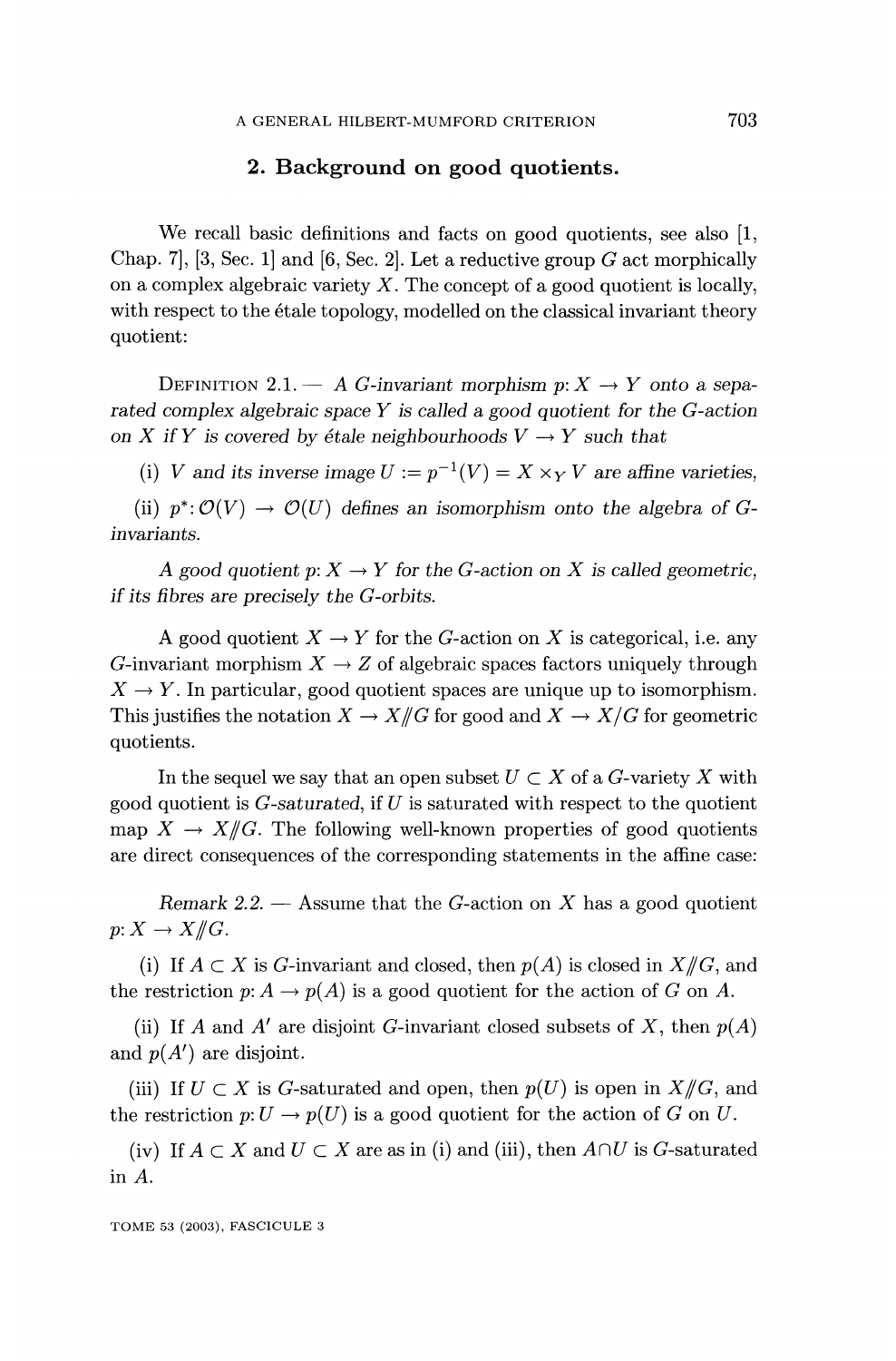#### **JÜRGEN HAUSEN**

Let  $X$  be normal (in particular irreducible) with a good quotient  $X \to X/\!\!/ G$ . Then any reductive subgroup  $H \subset G$  admits a good quotient  $X \to X/\!\!/H$ , see [7, Cor. 10]. If H is normal in G, then universality of good quotients [1, Thm. 7.1.4] allows to push down the G-action to  $X/\!\!/H$ . Moreover, we have

PROPOSITION 2.3. - Let  $H \subset G$  be a reductive normal subgroup such that  $X/\!\!/H$  is an algebraic variety. Then the canonical map  $X/\!\!/H \to X/\!\!/G$ is a good quotient for the induced action of  $G/H$  on  $X/\!\!/H$ .

We turn to the special case of an action of an algebraic torus  $T$  on a normal variety  $X$ . Good quotients for such torus actions are always affine morphisms of normal algebraic varieties, see [3, Cor. 1.3]. We work with the following maximality concepts for good quotients, compare [14, Def. 4.3]:

DEFINITION 2.4. - A T-invariant open subset  $U \subset X$  with a good quotient  $U \to U/T$  is called a  $(T, k)$ -maximal subset of X if

(i) the quotient space  $U/\!\!/ T$  is an  $A_k$ -variety, i.e. any collection  $y_1, \ldots, y_k$  $\epsilon \in U/T$  admits a common affine neighbourhood in  $U/T$ ,

(ii)  $U$  does not occur as proper  $T$ -saturated subset of some  $T$ -invariant open  $U' \subset X$  admitting a good quotient  $U' \to U'/T$  with an  $A_k$ -variety  $U'/T$ .

As usual, T-maximal stands for  $(T, 1)$ -maximal. The collection of all  $(T, k)$ -maximal subsets is always finite, see [14, Thm. 4.4]. The case  $k = 2$ can also be characterized via embeddability of the quotient spaces: By [15, Thm. A, a normal variety has the  $A_2$ -property if and only if it embeds into a toric variety.

PROPOSITION 2.5.  $-$  Let X be a toric variety, and let the algebraic torus T act on X via a homomorphism  $T \to T_X$  to the big torus  $T_X \subset X$ . Then the T-maximal subsets of X are precisely the  $(T, 2)$ -maximal subsets of X.

Proof. – First observe that every  $(T, 2)$ -maximal subset is T-saturated in some T-maximal subset. Hence we only have to show that for any T-maximal  $U \subset X$  the quotient space  $U/T$  is an  $A_2$ -variety. But this is known: By [13, Cor. 2.4 and 2.5], the set U is  $T_X$ -invariant, and  $U/T$ inherits the structure of a toric variety from U. In particular,  $U/T$  is an  $A_2$ -variety, see [15, p. 709].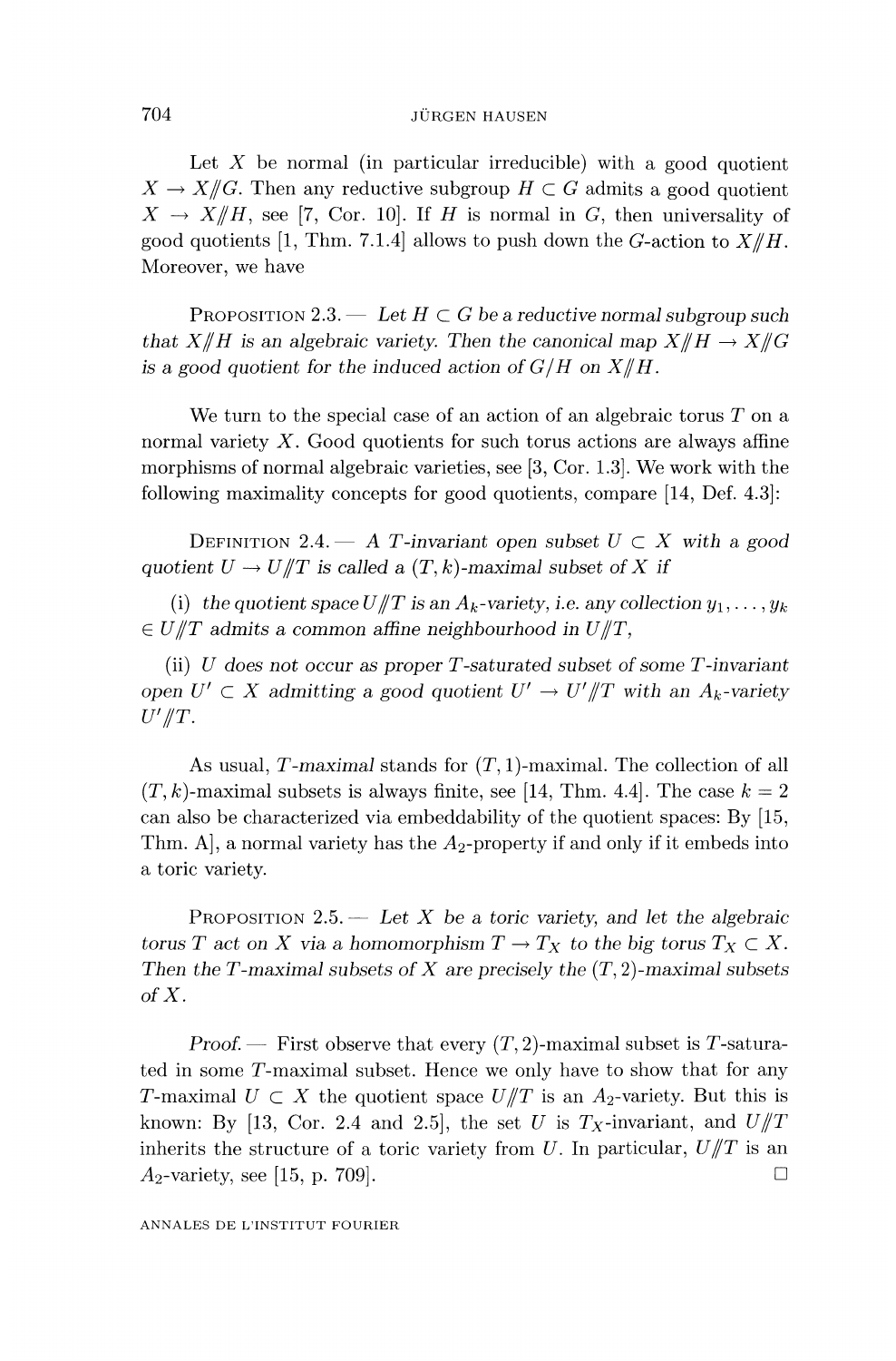### 3. Globally defined  $(T, 2)$ -maximal subsets.

Let G be a connected reductive group,  $T \subset G$  a maximal torus, and X a normal G-variety. In this section, we reduce the construction of  $(T, 2)$ maximal subsets to a purely toric problem in  $\mathbb{C}^n$ . The following notion is central:

DEFINITION 3.1. We say that a  $(T, 2)$ -maximal subset  $U \subset X$  is globally defined in X, if there are T-homogeneous  $f_1, \ldots, f_r \in \mathcal{O}(X)$  such that each  $X_{f_1}$  is an affine open subset of U and any pair  $x, x' \in U$  is contained in some  $X_{f_i}$ .

Here, as usual,  $f \in \mathcal{O}(X)$  is called T-homogeneous, if  $f(t \cdot x) =$  $\chi(t) f(x)$  holds with a character  $\chi: T \to \mathbb{C}^*$ , and  $X_f$  denotes the set of all  $x \in X$  with  $f(x) \neq 0$ . Our reduction is split into two lemmas. The proofs are based on ideas of [11].

LEMMA 3.2. - Let X be Q-factorial, and let  $U \subset X$  be  $(T, 2)$ maximal. Then there are an algebraic torus  $H$  and a  $\mathbb Q$ -factorial quasi-affine  $(G \times H)$ -variety  $\widehat{X}$  such that

 $\widehat{X} \to X,$ (i) H acts freely on  $\hat{X}$  with a G-equivariant geometric quotient q:

(ii)  $\hat{U} := q^{-1}(U)$  is a globally defined  $(T \times H, 2)$ -maximal subset of  $\hat{X}$ .

Proof. — Let  $p: U \to U/T$  be the quotient. By assumption, we can cover  $U/\!\!/ T$  by affine open subsets  $Y_1, \ldots, Y_r$  such that any pair  $y, y' \in U/\!\!/ T$ is contained in a common  $Y_i$ . Since p is affine, each  $p^{-1}(Y_i)$  is affine. Hence each  $X \setminus p^{-1} (Y_i)$  is of pure codimension one and, by Q-factoriality, equals the support  $\text{Supp}(D_i)$  of an effective Cartier divisor  $D_i$  on X.

The Cartier divisors  $D_1, \ldots, D_r$  generate a free abelian subgroup  $\Lambda$  of the group of all Cartier divisors of X. Enlarging  $\Lambda$  by adding finitely many generators, we achieve that every  $x \in X$  admits an affine neighbourhood  $X \setminus \text{Supp}(D)$  for some effective member  $D \in \Lambda$ . The group  $\Lambda$  gives rise to a graded  $\mathcal{O}_X$ -algebra

$$
\mathcal{A} := \bigoplus_{D \in \Lambda} \mathcal{A}_D := \bigoplus_{D \in \Lambda} \mathcal{O}_X(D).
$$

After eventually replacing  $\Lambda$  with a subgroup of finite index, we can endow A with a G-sheaf structure, see [11, Prop. 3.5]: for any  $g \in G$ 

TOME 53 (2003), FASCICULE 3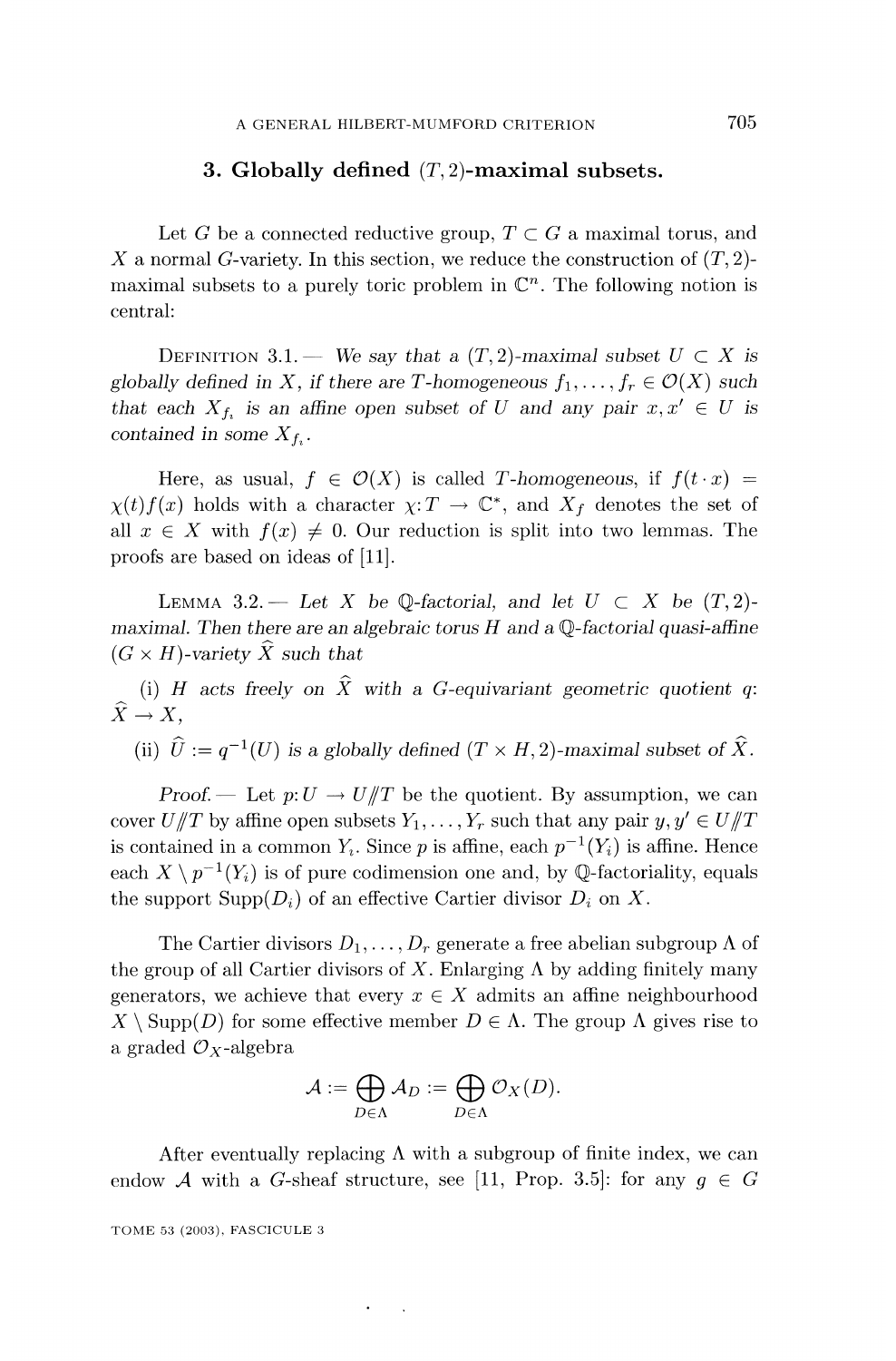and any open  $V \subset X$ , we then have a A-graded homomorphism  $\mathcal{A}(V) \rightarrow$  $\mathcal{A}(q \cdot V)$ , these homomorphisms are compatible with restriction of A and multiplication of G, and the resulting G-representation on  $\mathcal{A}(X)$  is rational.

We define the desired data; for details see [10, Sec. 2]. Let  $\hat{X}$  := Spec(A). The inclusion  $\mathcal{O}_X \to \mathcal{A}$  defines an affine morphism  $q: \hat{X} \to X$ with  $q_*(\mathcal{O}_\widehat{\mathcal{C}}) = \mathcal{A}$ . For the canonical section of an effective  $D \in \Lambda$ , its zero set in  $\hat{X}$  is just  $q^{-1}(\text{Supp}(D))$ . In particular,  $\hat{X}$  is covered by affine sets  $\hat{X}_f$ and hence is quasi-affine.

The  $\Lambda$ -grading of A corresponds to a free action of the torus  $H :=$ Spec(C[A]) on  $\widehat{X}$ . This makes  $q: \widehat{X} \to X$  to an H-principal bundle. In particular, q is a geometric quotient for the H-action, and  $\hat{X}$  is Q-factorial. The G-sheaf structure of A induces a G-action on  $\hat{X}$  commuting with the  $H$ -action and making  $q$  equivariant.

We show that  $\hat{U} = q^{-1}(U)$  is  $(\hat{T}, 2)$ -maximal, where we set  $\hat{T} :=$  $T \times H$ . First note that the restriction  $p \circ q: \hat{U} \to U/T$  is a good quotient for the  $\hat{T}$ -action. For  $(\hat{T}, 2)$ -maximality, let  $\hat{U}$  be  $\hat{T}$ -saturated in some  $(\hat{T}, 2)$ maximal  $\widehat{U}_1 \subset \widehat{X}$ . Then Lemma 2.3 gives a commutative diagram



where  $U_1 := q(\widehat{U}_1)$  is open in X. Since  $\widehat{U}$  is  $\widehat{T}$ -saturated in  $\widehat{U}_1$  and  $\widehat{U}_1 \to U_1$ is surjective, this diagram shows that  $U$  is a T-saturated subset of  $U_1$ . By  $(T, 2)$ -maximality of U in X, this implies  $U = U_1$  and hence  $U = U_1$ .

Finally, let  $f_i \in \mathcal{O}(\widehat{X})$  be the canonical sections of some large positive multiples of the  $D_i$ . The zero set of  $f_i$  in  $\hat{X}$  is just  $q^{-1}(\text{Supp}(D_i))$ . In particular, these zero sets are  $\hat{T}$ -invariant, and hence the  $f_i$  are  $\hat{T}$ homogeneous. By construction, the sets  $\widehat{X}_{f_i}$  equal  $q^{-1}(p^{-1}(Y_i))$ , and thus form an affine cover of  $\hat{U}$  as required in 3.1.

LEMMA 3.3. - Let X be quasi-affine, and let  $U \subset X$  be a globally defined  $(T, 2)$ -maximal subset of X. Then there exist a linear G-action on some  $\mathbb{C}^n$  and a G-equivariant locally closed embedding  $X \to \mathbb{C}^n$  such that

(i) the maximal torus  $T \subset G$  acts on  $\mathbb{C}^n$  by means of a homomorphism  $T \to \mathbb{T}^n$  to the big torus  $\mathbb{T}^n := (\mathbb{C}^*)^n$ ,

ANNALES DE L'INSTITUT FOURIER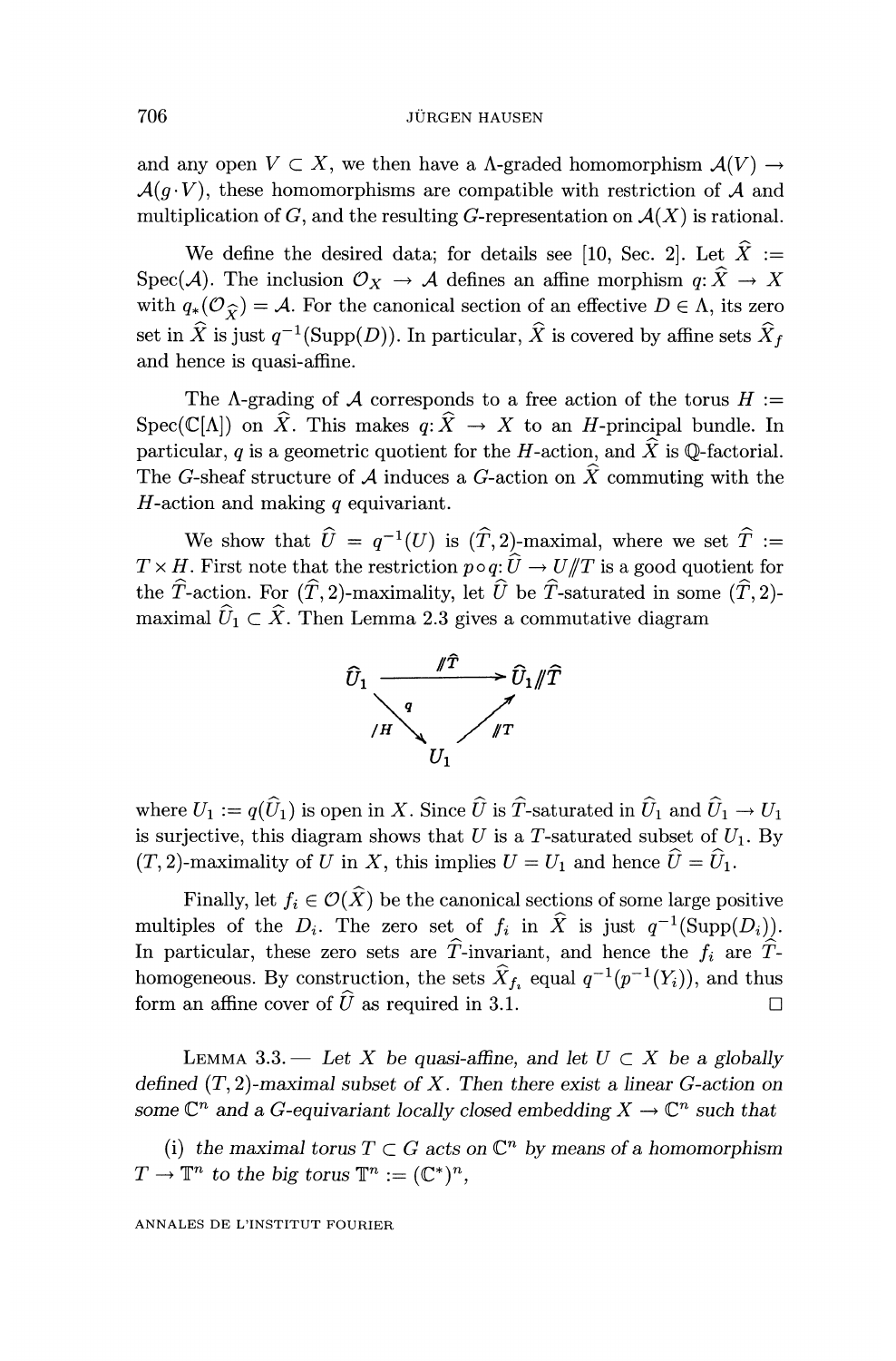(ii) there is a  $\mathbb{T}^n$ -invariant open  $V \subset \mathbb{C}^n$  containing U as a closed subset and admitting a good quotient  $V \to V/T$ .

Proof. – Let  $f_1, \ldots, f_r \in \mathcal{O}(X)$  be as in 3.1, and set  $X_i := X_f$ . By  $[10, \text{ Lemma } 2.4]$ , we can realize X as a G-invariant open subset of an affine G-variety  $\overline{X}$  such that the  $f_i$  extend regularly to  $\overline{X}$  and satisfy  $\overline{X}_{f_i} = X_i$ . Complete the  $f_i$  to a system  $f_1, \ldots, f_s$  of T-homogeneous generators of the algebra  $\mathcal{O}(\overline{X})$ .

To proceed, we use the standard representation  $q \cdot f(x) := f(q^{-1} \cdot x)$ of G on  $\mathcal{O}(\overline{X})$ . Let  $M_i \subset \mathcal{O}(\overline{X})$  be the G-module generated by  $G \cdot f_i$ . Fix a basis  $f_{i1}, \ldots, f_{in_i}$  of  $M_i$  such that all  $f_{ij}$  are T-homogeneous and for the first one we have  $f_{i1} = f_i$ . Denoting by  $N_i$  the dual G-module of  $M_i$ , we obtain G-equivariant maps

$$
\Phi_i \colon \overline{X} \to N_i, \qquad x \mapsto [h \mapsto h(x)].
$$

We identify  $N_i$  with  $\mathbb{C}^{n_i}$  by associating to a functional of  $N_i$  its coordinates  $z_{i1}, \ldots, z_{in_i}$  with respect to the dual basis  $f_{i1}^*, \ldots, f_{in_i}^*$ . Then the pullback  $\Phi_i^*(z_{ij})$  is just the function  $f_{ij}$ . Now, consider the direct sum of the G-modules  $\mathbb{C}^{n_i}$ ; we write this direct sum as  $\mathbb{C}^n$  but still use the coordinates  $z_{ij}$ . The maps  $\Phi_i$  fit together to a G-equivariant closed embedding:

$$
\Phi: \overline{X} \to \mathbb{C}^n, \qquad x \mapsto (f_{11}(x), \ldots, f_{1n_1}(x), \ldots, f_{s1}(x), \ldots, f_{sn_s}(x)).
$$

In the sequel, we shall regard  $\overline{X}$  as a G-invariant closed subset of  $\mathbb{C}^n$ . Thus the functions  $f_{ij}$  are just the restrictions of the coordinate functions  $z_{ij}$ . By construction, the maximal torus T of G acts diagonally on  $\mathbb{C}^n$ , that means that T acts by a homomorphism  $T \to \mathbb{T}^n$  to the big torus  $\mathbb{T}^n = (\mathbb{C}^*)^n$ .

We come to the construction of the desired set  $V \subset \mathbb{C}^n$ . Let  $V_i \subset \mathbb{C}^n$ be the complement of the coordinate hyperplane defined by  $z_{i1}$ . Note that  $X \cap V_i$  equals  $X_i$ . In particular,  $X_i$  is closed in  $V_i$ . Consider the union  $V_0 := V_1 \cup \ldots \cup V_r$ . Then  $V_0$  is invariant under the big torus  $\mathbb{T}^n$ . Moreover, we have

$$
\overline{X} \cap V_0 = \bigcup_{i=1}^r \overline{X} \cap V_i = \bigcup_{i=1}^r \overline{X}_{f_i} = \bigcup_{i=1}^r X_i = U.
$$

Let  $V \subset V_0$  be the minimal  $\mathbb{T}^n$ -invariant open subset with  $U = \overline{X} \cap V$ . Then every closed  $\mathbb{T}^n$ -orbit of V has nontrivial intersection with U. We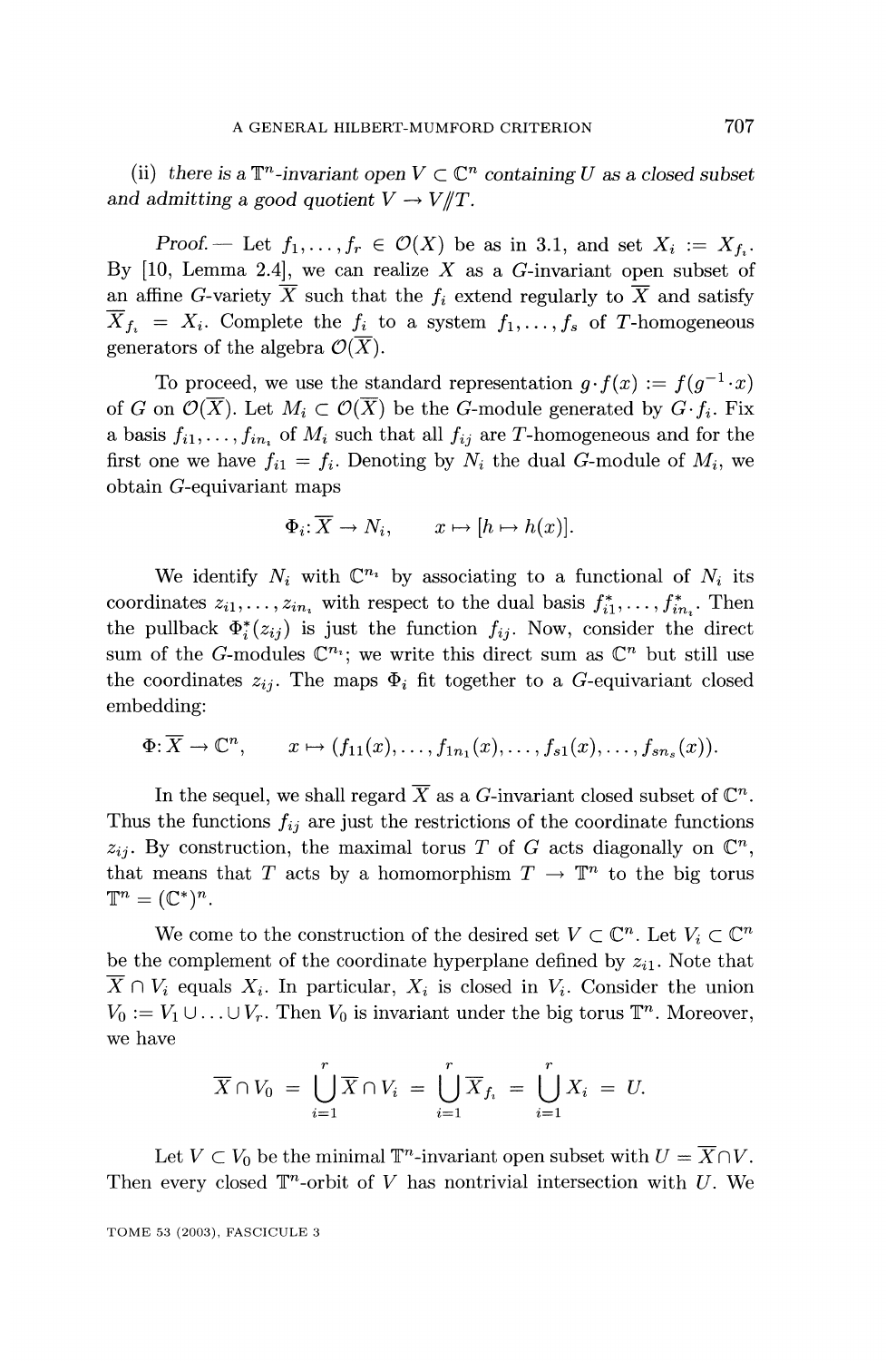show that V admits a good quotient by the action of T. By [11, Prop. 1.2], it suffices to verify that any two points with closed  $\mathbb{T}^n$ -orbits in V have a common T-invariant affine open neighbourhood in V.

Let  $z, z' \in V$  have closed  $\mathbb{T}^n$ -orbits in V. Since these  $\mathbb{T}^n$ -orbits meet U, there are  $t, t' \in \mathbb{T}^n$  such that  $t \cdot z$  and  $t' \cdot z'$  lie in U. By the choice of  $f_1, \ldots, f_r$ , the points  $t \cdot z$  and  $t' \cdot z'$  even lie in some common  $X_i$ . Consider the corresponding  $V_i$  and the good quotient  $p: V_i \to V_i/\!\!/ T$ . The latter is a toric morphism of affine toric varieties.

Let  $Z_i := V_i \setminus V$ . Then  $Z_i$  is T-invariant and closed in  $V_i$ . Moreover,  $Z_i$  does not meet the T-invariant closed subset  $X_i \subset V_i$ . Thus  $p(Z_i)$  and  $p(X_i)$  are closed in  $V_i/T$  and disjoint from each other. In particular, neither  $p(t \cdot z)$  nor  $p(t' \cdot z')$  lie in  $p(Z_i)$ . Since  $Z_i$  is even  $\mathbb{T}^n$ -invariant, also  $p(z)$  and  $p(z')$  do not lie in  $p(Z_i)$ .

Consequently, there exists a T-invariant regular function on  $V_i$  that vanishes along  $Z_i$  but not in the points z and z'. Removing the zero set of this function from  $V_i$  yields the desired common T-invariant affine open neighbourhood of the points  $z$  and  $z'$  in  $V$ . This proves existence of a good quotient  $V \to V/T$ .

## 4. Proof of the results.

Proof of Theorem  $1.1$ . First we reduce to the case of globally defined subsets of quasi-affine varieties. So, assume for the moment that Theorem 1.1 holds in this setting. Consider the quasi-affine variety  $\hat{X}$ , the torus H and the geometric quotient  $q: \widehat{X} \to X$  provided by Lemma 3.2.

Then  $\hat{G} := G \times H$  is reductive with maximal torus  $\hat{T} := T \times H$ , and  $\hat{U} = q^{-1}(U)$  is a globally defined  $(\hat{T}, 2)$ -maximal subset of  $\hat{X}$ . By assumption, the intersection  $W(\widehat{U})$  of all translates  $\widehat{q} \cdot \widehat{U}$  is open, admits a good quotient by  $\widehat{G}$ , and is  $\widehat{T}$ -saturated in  $\widehat{U}$ . Since each  $\widehat{g}\cdot\widehat{U}$  is H-invariant and  $q: \widehat{X} \to X$  is G-equivariant, we obtain

$$
W(\widehat{U}) = \bigcap_{\widehat{g} \in \widehat{G}} \widehat{g} \cdot \widehat{U} = \bigcap_{g \in G} g \cdot \widehat{U} = \bigcap_{g \in G} g \cdot q^{-1}(U) = q^{-1}(W(U))
$$

In particular,  $W(U)$  is open in X. Moreover, restricting q gives a geometric quotient  $W(U) \to W(U)$  for the H-action. Lemma 2.3 tells us that the induced map from  $W(U)$  onto  $W(\widehat{U})/\!\!/ \widehat{G}$  is a good quotient for the

ANNALES DE L'INSTITUT FOURIER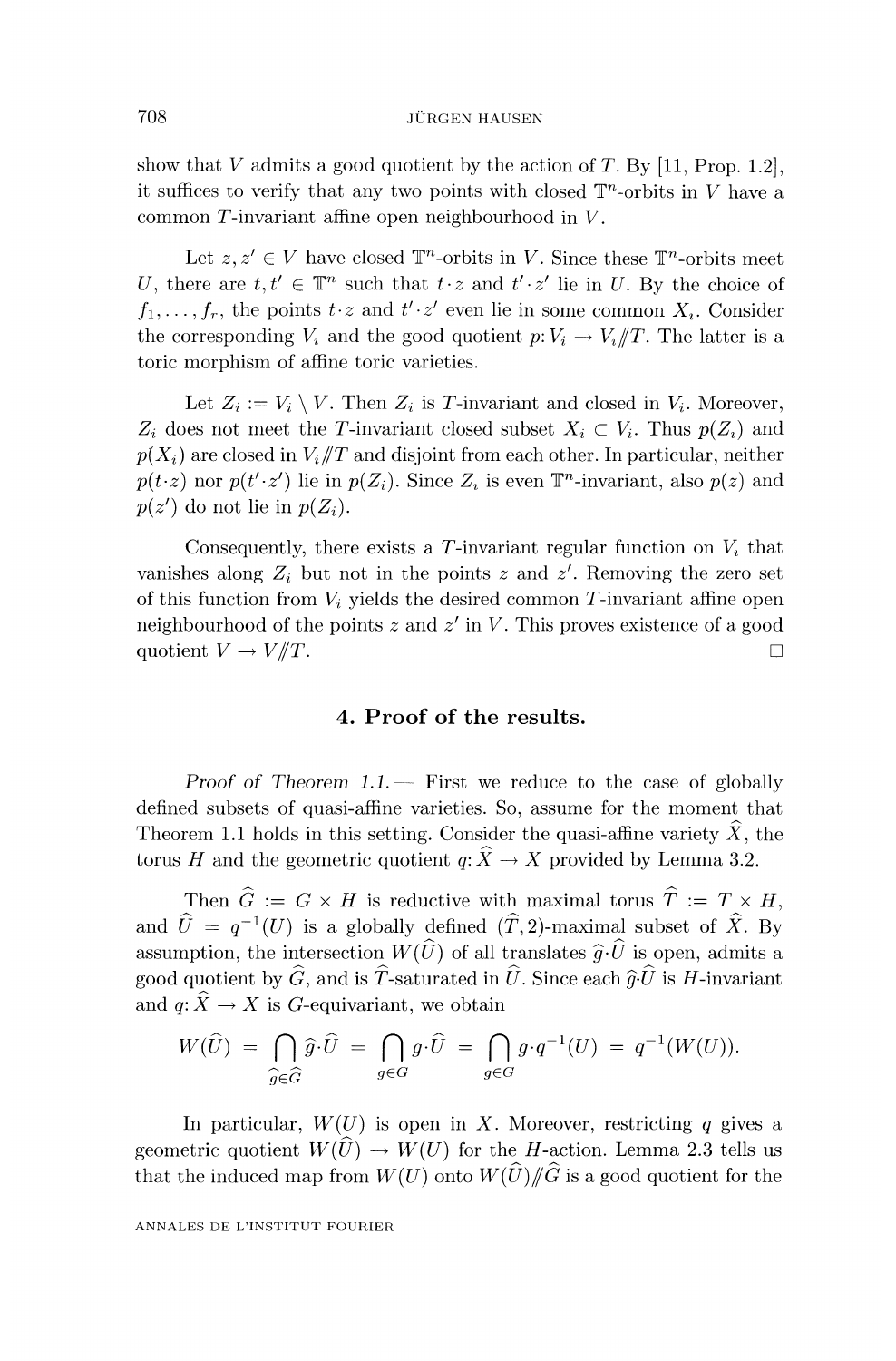G-action on  $W(U)$ . Similarly, we infer T-saturatedness of  $W(U)$  in U from the commutative diagram



We are left with proving 1.1 for quasi-affine X and globally defined  $(T,2)$ -maximal  $U \subset X$ . By Lemma 3.3, we may view X as a G-invariant locally closed subset of a G-module  $\mathbb{C}^n$ , where T acts via a homomorphism  $T \to \mathbb{T}^n$  and U is closed in some  $\mathbb{T}^n$ -invariant open  $V \subset \mathbb{C}^n$  with good quotient  $V \to V/T$ . We regard  $\mathbb{C}^n$  as the *G*-invariant open subset of  $\mathbb{P}^n$ obtained by removing the zero set of the homogeneous coordinate  $z_0$ .

Let  $V' \subset \mathbb{P}^n$  be a T-maximal open subset containing V as a Tsaturated subset. Let  $\overline{X}$  be the closure of X in  $\mathbb{P}^n$ , and set  $X' := \overline{X} \cap V'$ . Then X' is closed in V', and we have  $U = X' \cap V$ . Using 2.2 (i), (iii) and (iv), we subsume the situation in a commutative cube



where the downwards arrows are good quotients by the respective actions of T, the right arrows are closed inclusions, the upper diagonal arrows are T-saturated inclusions and the lower diagonal arrows are open inclusions.

According to [6, Thm. C], the intersection  $W(V')$  of all translates  $g \cdot V'$  is open in  $\mathbb{P}^n$  and admits a good quotient by the action of G. Recall from [6, Lemma 8.4] that  $W(V')$  is T-saturated in V'. We transfer the desired properties step by step from  $W(V')$  to  $W(U)$ . First note that by G-invariance of  $\overline{X}$  we have

$$
W(X') = \bigcap_{g \in G} g \cdot X' = \bigcap_{g \in G} g \cdot (\overline{X} \cap V') = \overline{X} \cap W(V') = X' \cap W(V').
$$

Thus  $W(X')$  is open in X', and by 2.2 (iv) it is T-saturated in X'. In particular, the T-action on  $W(X')$  has a good quotient. Moreover,  $W(X')$ 

TOME 53 (2003), FASCICULE 3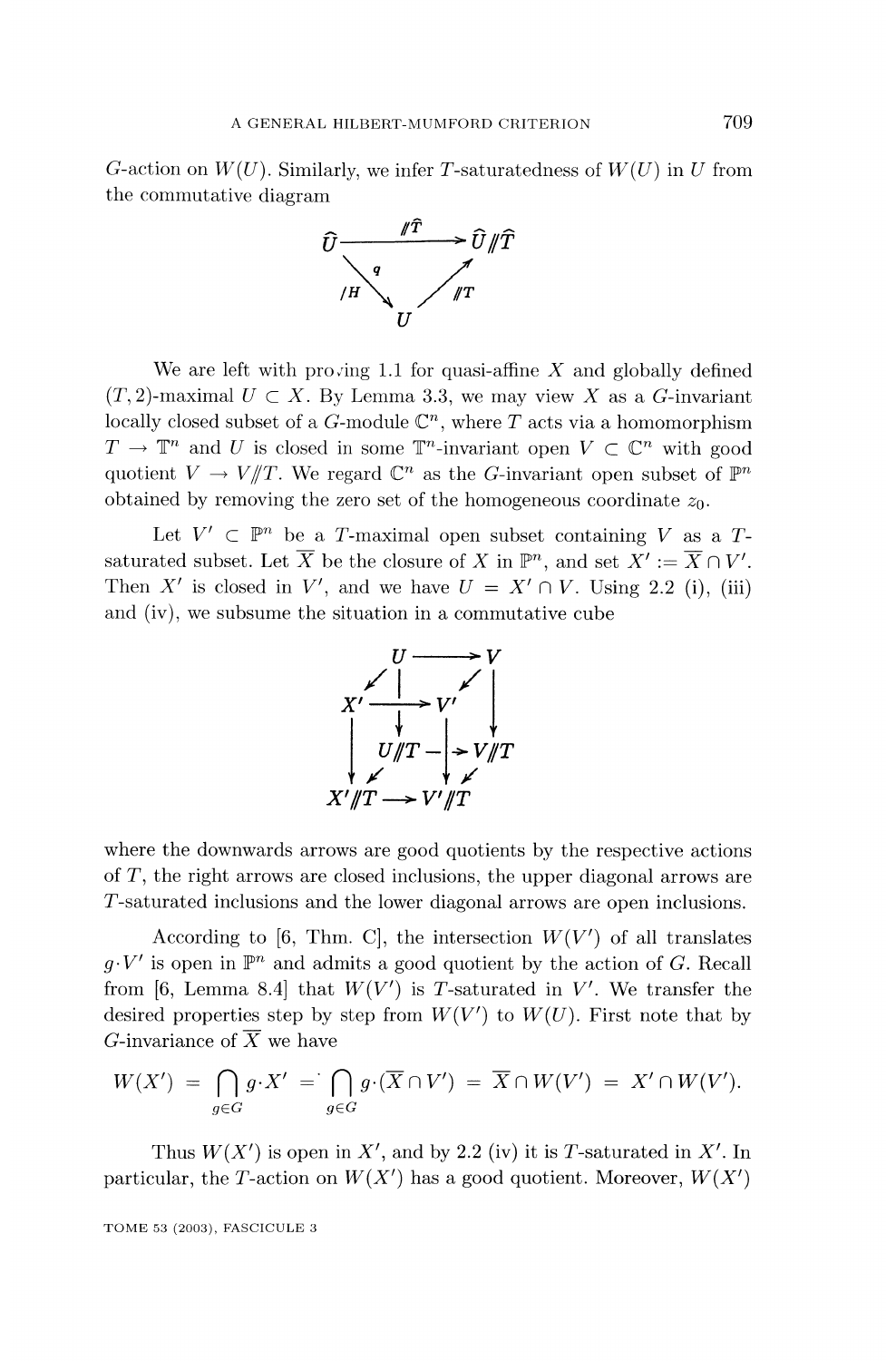is G-invariant and closed in  $W(V')$ . Thus 2.2 (i) ensures the existence of a good quotient

$$
u: W(X') \to W(X')/\!\!/G.
$$

Consider  $B := X' \backslash X$ . Since X is open in  $\overline{X}$  and B equals  $(\overline{X} \backslash X) \cap X'$ . the set B is closed in X'. The intersection  $W(B)$  of the translates  $q \cdot B$ , where  $g \in G$ , is G-invariant and closed in  $W(X')$ . We claim that it suffices to verify

$$
(1) \hspace{1cm} W(U) = W(X') \setminus u^{-1}(u(W(B))).
$$

Indeed, suppose we have (1). Then  $W(U)$  is open in X', hence in U, and thus in X. Property 2.2 (iii) provides a good quotient  $W(U) \rightarrow$  $W(U)/\!\!/ G$ . Moreover,  $W(U)$  is T-saturated in  $W(X')$ , because it is Gsaturated and we have the induced map from  $W(X')/T$  onto  $W(X')/T$ . Since  $W(X')$  and U are T-saturated in X', we obtain that  $W(U)$  is Tsaturated in U.

We verify (1). Let  $v: X' \rightarrow X'/T$  be the quotient map. As a subvariety,  $X'/T$  inherits the A<sub>2</sub>-property from  $V'/T$ , which in turn satisfies it by 2.5. Thus, since U is  $(T, 2)$ -maximal in X, it is necessarily the maximal T-saturated subset of X' which is contained in  $X \cap X'$ . In terms of  $B = X' \setminus X$  this means

$$
(2) \tU = X' \setminus v^{-1}(v(B)).
$$

We check the inclusion "C" of (1). Let  $x \in u^{-1}(u(W(B)))$ . Then, by 2.2 (ii), the closure of  $G \text{·}x$  meets  $W(B)$ . The classical Hilbert-Mumford Lemma [8, Thm. 4.2] says that for some maximal torus  $T' \subset G$  the closure of  $T' \cdot x$  meets  $W(B)$ . Let  $g \in G$  with  $T = gT'g^{-1}$ . Then the closure of  $T \cdot g \cdot x$  meets  $W(B)$ . Hence  $g \cdot x$  lies in  $v^{-1}(v(B))$ . By (2), the point x cannot belong to  $W(U)$ .

We turn to the inclusion " $\supset$ " of (1). For this, consider the set  $A := (X \cap X') \setminus U$ . Then X' is the disjoint union of U, A and B. Consequently, we have

$$
W(U) = \bigcap_{g \in G} g \cdot (X' \setminus (A \cup B)) = W(X') \setminus \bigcup_{g \in G} g \cdot A \cup g \cdot B.
$$

So we have to show that u maps a given  $x \in W(X') \cap g \cdot (A \cup B)$ to  $u(W(B))$ . Since  $q^{-1} \tcdot x \notin U$  holds, we infer from (2) that  $q^{-1} \tcdot x$  lies in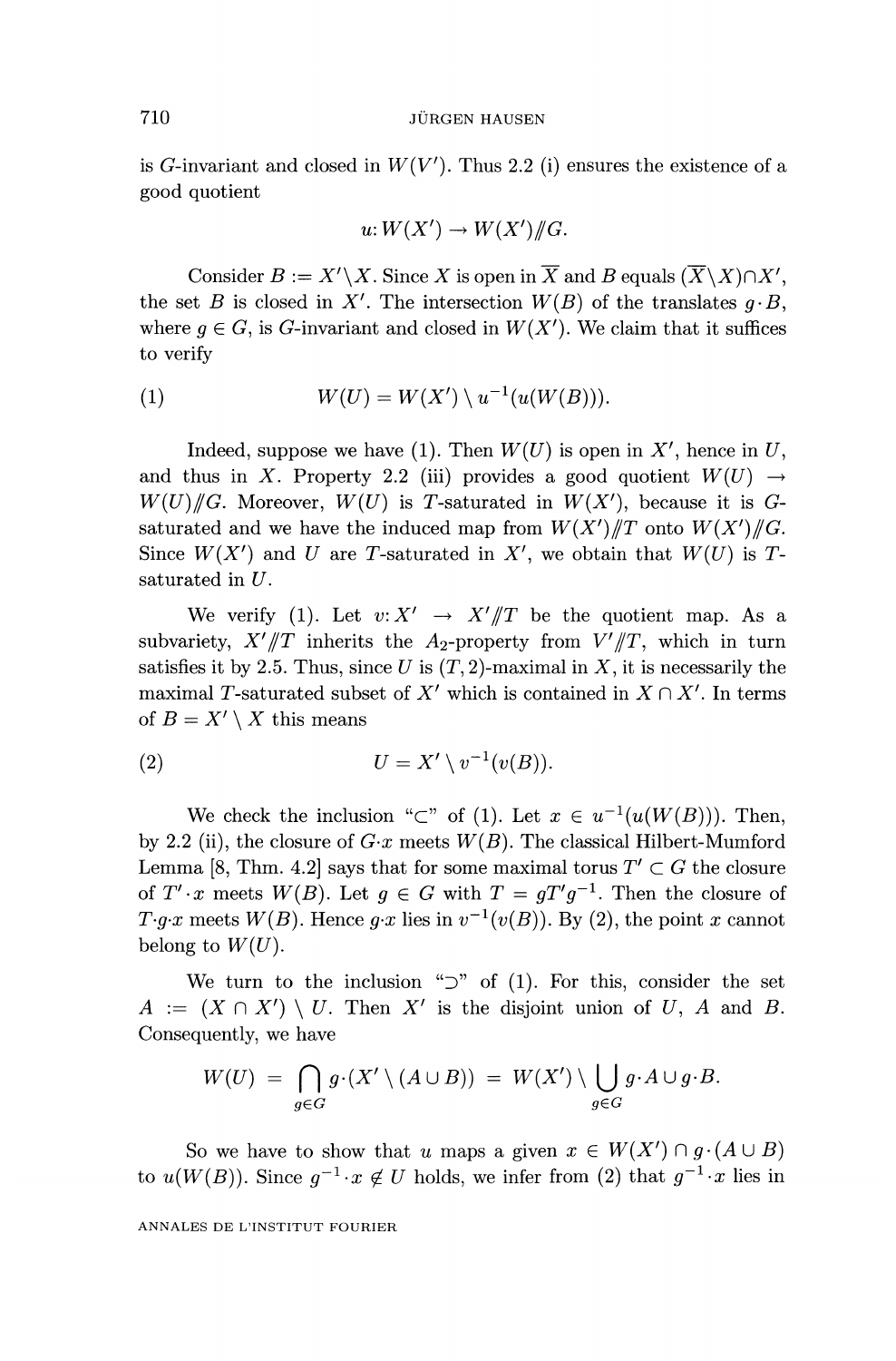$v^{-1}(v(B))$ . According to 2.2 (ii), the closure of  $T \cdot a^{-1} \cdot x$  in X' meets B. Since  $W(X')$  is T-saturated in X', this implies that the closure of  $T \cdot q^{-1} \cdot x$ meets  $W(X') \cap B$ . But we have

$$
W(X') \cap B = W(X') \setminus X = \bigcap_{g \in G} g \cdot (X' \setminus X) = W(B).
$$

Hence we obtained that the closure of the orbit  $G \cdot x$  intersects  $W(B)$ . This in turn shows that the image  $u(x)$  lies in  $u(W(B))$ .

Proof of Corollary  $1.2$  - Recall from [9, Sec. 4] that the automorphism group of X is a linear algebraic group having the big torus  $T_X \subset X$ as a maximal torus. Thus, by conjugating  $T_X$  we achieve that  $T \subset G$  acts on X via a homomorphism  $T \to T_X$ . Proposition 2.5 then ensures that each T-maximal subset of X is as well  $(T, 2)$ -maximal, and statement (i) follows from Theorem 1.1.

For statement (ii), let  $V \subset X$  be open and G-invariant with good quotient  $V \to V/\hspace{-3pt}/ G$ . Then [7, Cor. 10] provides a good quotient  $V \to V/\hspace{-3pt}/ T$ . Let  $U \subset X$  be a T-maximal subset containing V as T-saturated subset. Then we have  $V \subset W(U)$ . Again by 2.5, the set U is  $(T, 2)$ -maximal. Thus Theorem 1.1 says that  $W(U)$  is open, has a good quotient  $u: W(U) \rightarrow$  $W(U)/\!\!/G$ , and is T-saturated in U.

For G-saturatedness of V in  $W(U)$  we have to show that any  $x \in$  $u^{-1}(u(V))$  with closed G-orbit in  $W(U)$  belongs to V. For this note that V is T-saturated in  $W(U)$ , because both sets are so in U. Now, let  $y \in V$ with  $u(y) = u(x)$ . Then x lies in the closure of  $G \cdot y$ . Thus [8, Thm. 4.2] provides a  $g \in G$  such that the closure of  $T \cdot g \cdot y$  meets  $G \cdot x$ . Since g $\cdot y$  lies in V and V is T-saturated in  $W(U)$ , we obtain  $G \cdot x \subset V$ , and hence  $x \in V$ .

#### BIBLIOGRAPHY

- [1] A. BIALYNICKI-BIRULA, Algebraic Quotients. In: R.V. Gamkrelidze, V.L. Popov (Eds.), Encyclopedia of Mathematical Sciences, Vol. 131 (2002), 1-82.
- [2] A. BIALYNICKI-BIRULA and J. ŚWIĘCICKA, Generalized moment functions and orbit spaces, Amer. J. Math., Vol. 109 (1987), 229-238.
- [3] A. BIALYNICKI-BIRULA and J. ŚWIĘCICKA, A reduction theorem for existence of good quotients, Amer. J. Math., Vol. 113 (1990), 189-201.
- [4] A. BIALYNICKI-BIRULA and J. ŚWIĘCICKA, On complete orbit spaces of  $SL(2)$ actions, Colloq. Math., Vol. 55, N° 2 (1988), 229-241.
- [5] A. BIALYNICKI-BIRULA and J. ŚWIĘCICKA, On complete orbit spaces of  $SL(2)$ actions II, Colloq. Math., Vol. 63, N° 1 (1992), 9-20.

TOME 53 (2003), FASCICULE 3